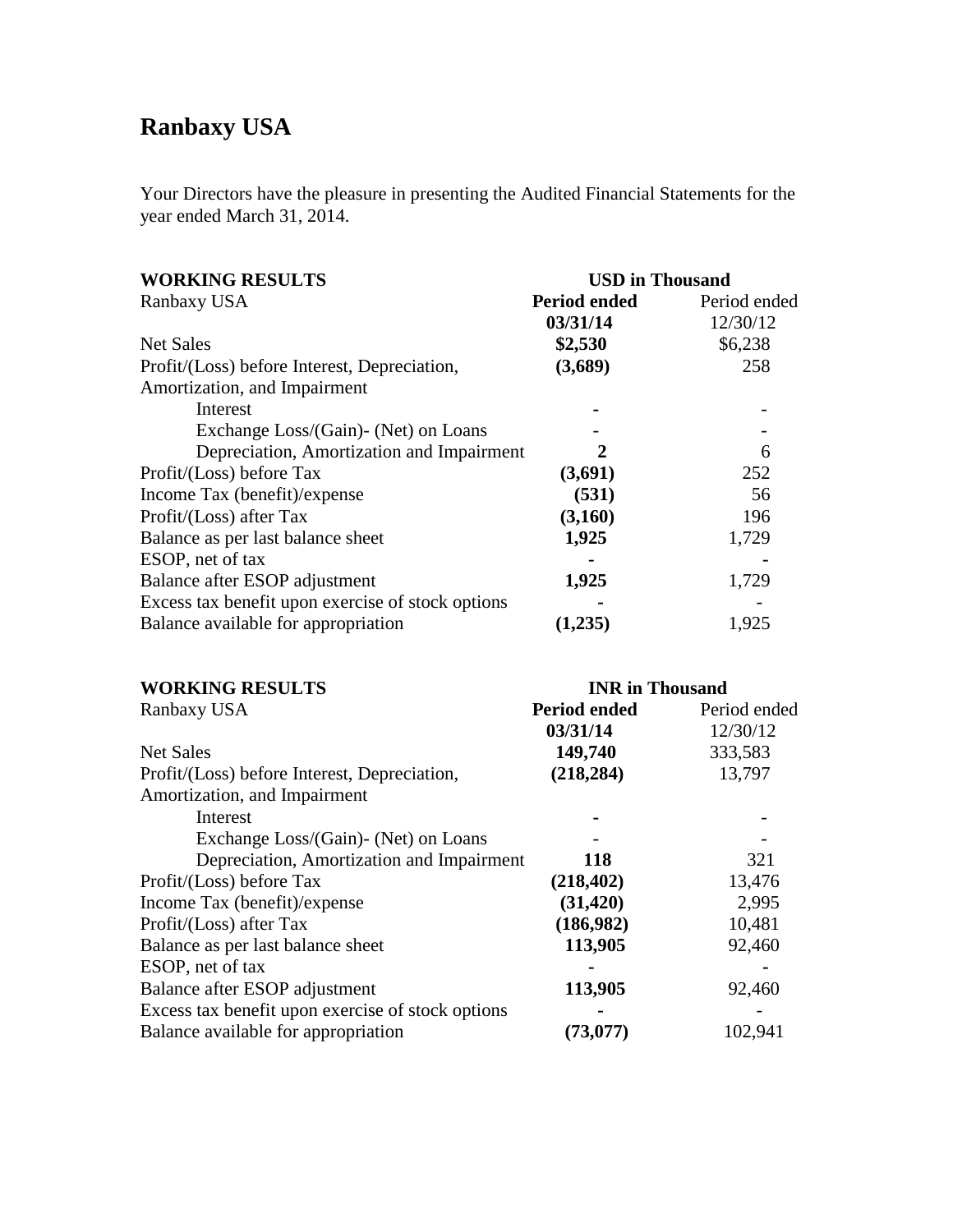# **Operations**

Ranbaxy USA is a service company and its operations support the sales efforts of its affiliates Ranbaxy Pharmaceuticals, Inc., Ohm Laboratories, Inc. and Ranbaxy Laboratories, Inc. The Company derives its income through service fees charged to these entities. The Company continues to perform its functions diligently from its facilities in New Jersey and Florida.

# **Reclassifications**

Certain reclassifications have been made in the Directors' financial statements of prior period to confirm to the classifications used in the current year. These changes had no impact on previously reported net income or stockholders' equity.

# **Dividend**

No dividends have been declared for the quarter.

# **Changes in Capital Structure**

There were no changes to the Company's capital structure during the fifteen (15) months ended March 31, 2014.

# **Directors**

The Board constitutes of: Irving Kagan.

## **Acknowledgement**

The Directors commend the continued commitment and dedication of employees at all levels. The Directors also wish to acknowledge with thanks, all other stakeholders for their valuable sustained support and encouragement and look forward to receiving similar support and encouragement in the years ahead.

 $S<sub>d</sub>$ **Director** 

Dated: 19 May 2014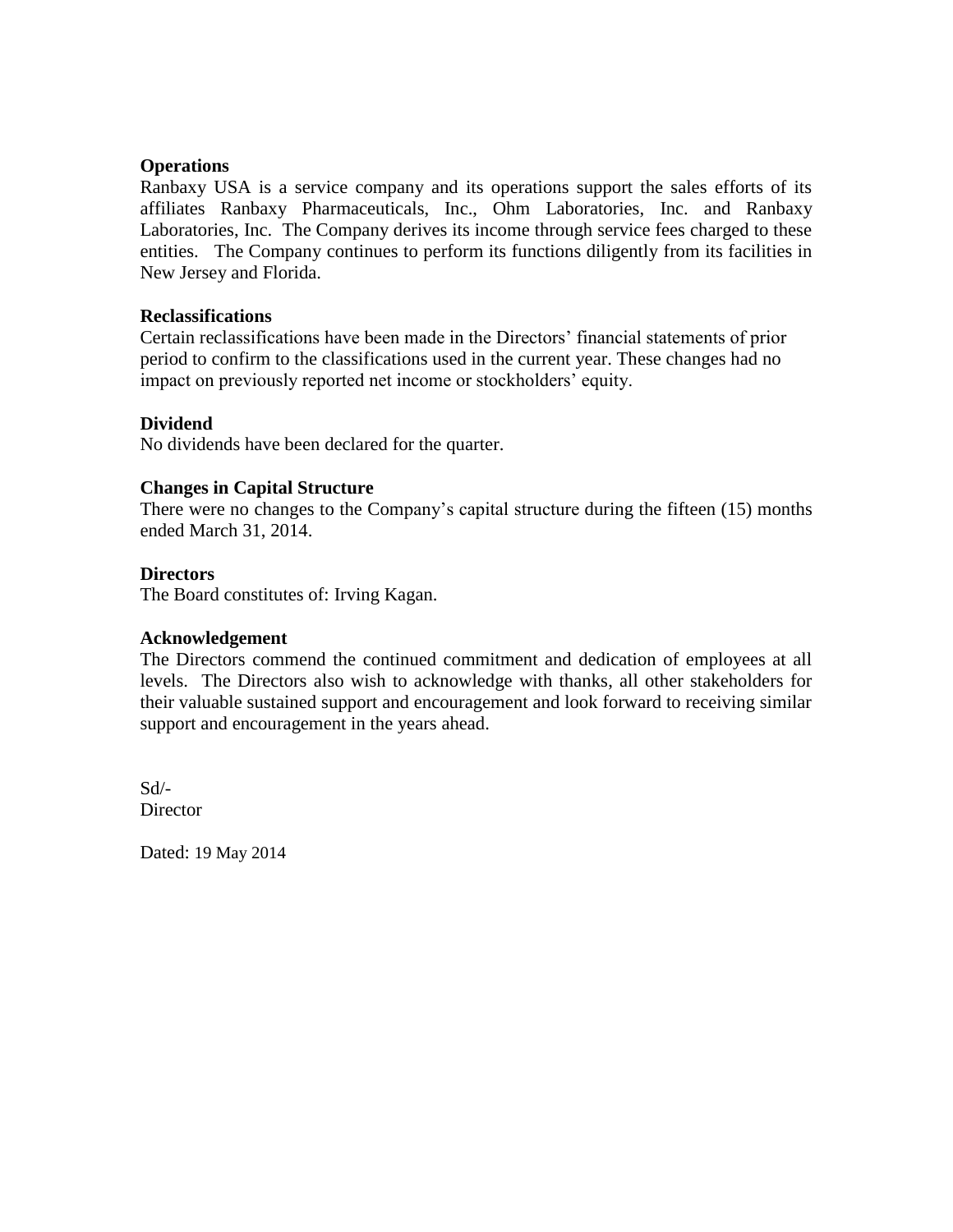# **RANBAXY USA, INC.**

Financial Statements

March 31, 2014 and December 31, 2012

(With Independent Auditors" Report Thereon)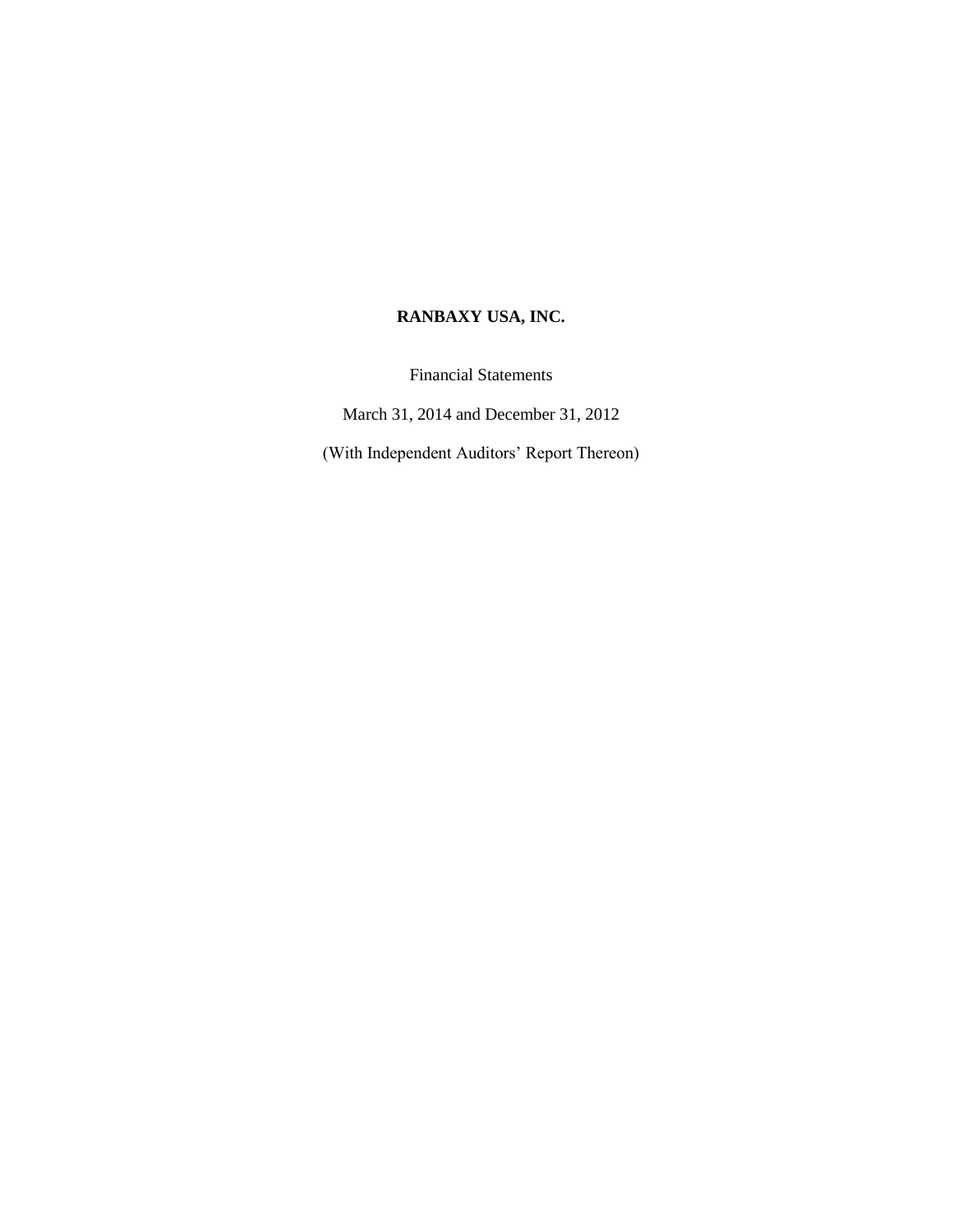# **Independent Auditors' Report**

To

The Board of Directors Ranbaxy Laboratories Limited

At your request, we have audited the accompanying special purpose financial statements ("referred to as financial statements') of Ranbaxy USA Inc. ('the Company') which comprises the Balance Sheet as at March 31, 2014 and December 31, 2012, the related Statement of Operations for the period then ended and notes, comprising a summary of significant accounting policies and certain other explanatory information to the financial statements.

# **Management's Responsibility for the Financial Statements**

Management is responsible for the preparation of these financial statements in accordance with the "basis of accounting' as describes in note 1(b) of these and for such internal control as management determines is necessary to enable the preparation of financial statements that are free from material misstatement, whether due to fraud or error.

# **Auditors' Responsibility**

Our responsibility is to express an opinion on these financial statements based on our audit. We conducted our audit in accordance with International Standards on Auditing. Those standards require that we comply with ethical requirements and plan and perform the audit to obtain reasonable assurance about whether financial statements are free from material misstatement.

An audit involves performing procedures to obtain audit evidence about the amounts and disclosures in the financial statements. The procedures selected depend on our judgment, including the assessment of the risks of material misstatement of the financial statements, whether due to fraud or error. In making those risk assessments, we consider internal controls relevant to the entity's preparation of the financial statements in order to design audit procedures that are appropriate in the circumstances, but not for the purpose of expressing an opinion on the effectiveness of the entity's internal control. An audit also includes evaluating the appropriateness of accounting policies used and the reasonableness of accounting estimates made by management, as well as evaluating the overall presentation of the financial statements.

We believe that the audit evidence we have obtained is sufficient and appropriate to provide a basis for our audit opinion.

## **Opinion**

In our opinion, the financial statements referred to above are prepared, in all material respects, in accordance with "basis of accounting" as described in note 1(b) of these financial statements.

## **Emphasis of Matter**

Without qualifying our opinion, we draw attention to note 4 of the financial statements which explains that, the Company is no longer permitted to transact any business in the United States of America and will be liquidated once the notice of debarment is received from the relevant regulatory authorities. Accordingly, the financial statements of the Company have been prepared on the assumption that the fundamental accounting assumption of going concern is no longer applicable. Consequently, all assets and liabilities have been reflected at the values at which they are expected to be realized/ discharged.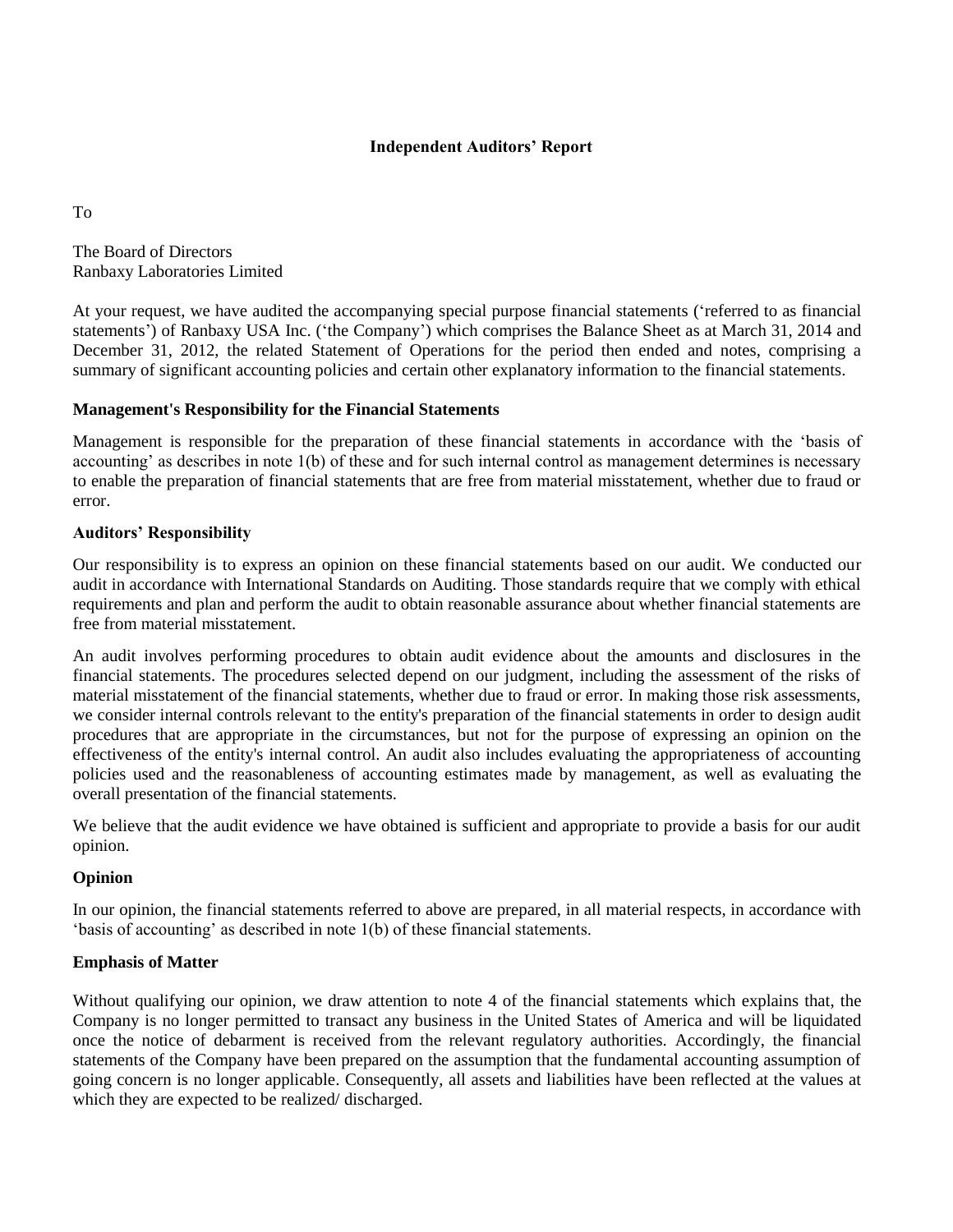#### **Basis of Accounting and restriction on use and distribution**

Without modifying our opinion, we draw attention to note 1(b) to the financial statements which describes the "basis of accounting" and that these financial statements are prepared for the limited purpose of the information and use of the Board of Directors of Ranbaxy Laboratories Limited ("the intermediate holding company") within India. Accordingly, the Company has not presented all of the disclosures including Statement of Cash Flows, and Statement of Changes in Stockholders' Equity and Comprehensive Income/Loss that are required to present fairly the financial statements in conformity with U.S. generally accepted accounting principles. As a result, these financial statements will not be suitable for another purpose. Our report is intended solely for Board of Directors of Ranbaxy Laboratories Limited and should not be used by or distributed to any other party.

> *For* **B S R & Co. LLP** *Chartered Accountants* Registration No.:101248W

Place: Gurgaon, India *Partner* Date: 19 May 2014 **Membership No.: 108044** 

**Pravin Tulsyan**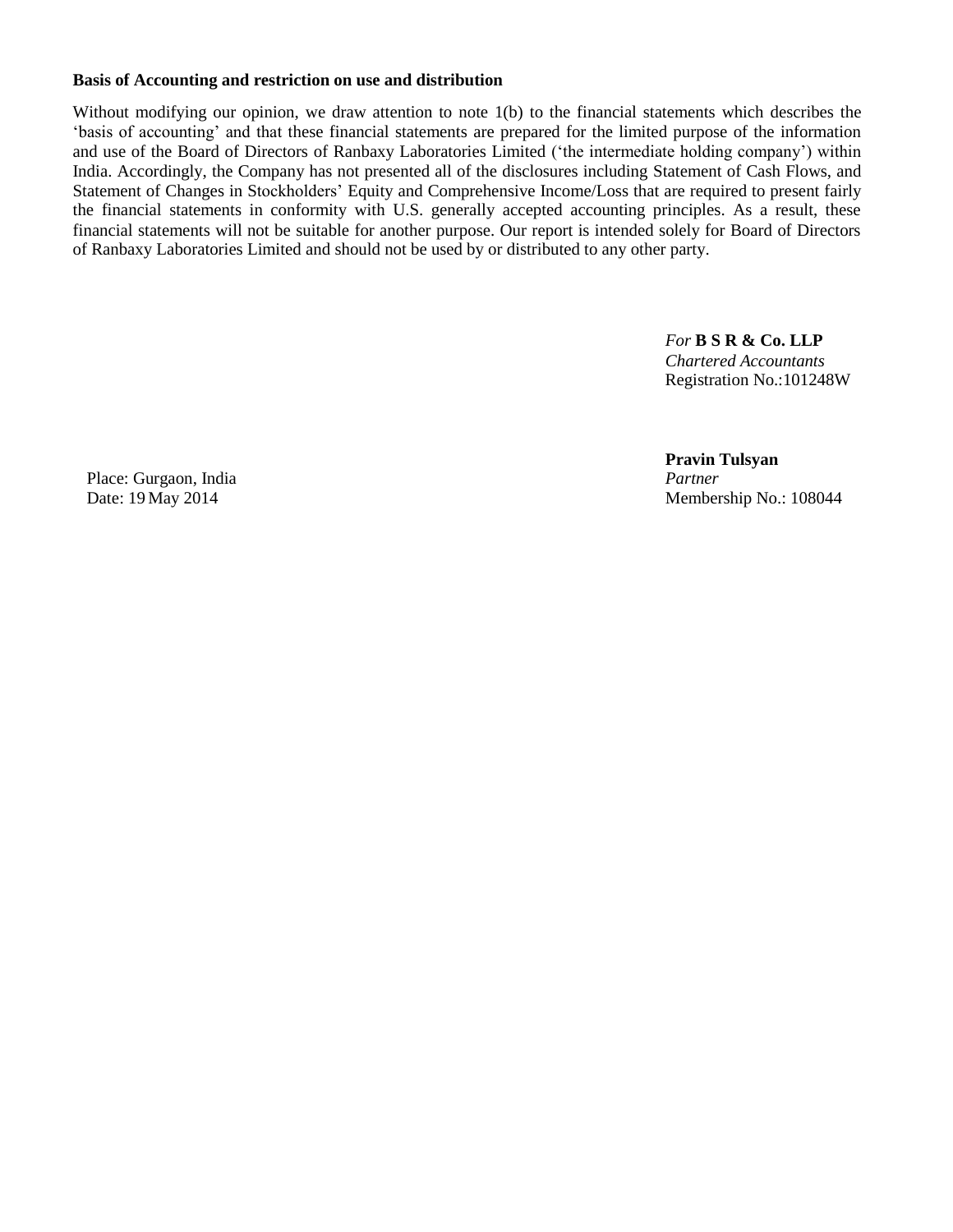#### **RANBAXY USA, INC. Balance Sheet**

# March 31, 2014 and December 31, 2012 (All amount in United States dollars, unless otherwise stated)

|                                                                                                                                        | <b>March</b><br>31, 2014 | <b>December</b><br>31, 2012 |
|----------------------------------------------------------------------------------------------------------------------------------------|--------------------------|-----------------------------|
| <b>ASSETS</b>                                                                                                                          |                          |                             |
| <b>Current assets:</b>                                                                                                                 |                          |                             |
| Other current assets                                                                                                                   |                          | 83,099                      |
| Deferred tax assets                                                                                                                    | 441,779                  | 347,191                     |
| Due from related parties (Refer to note 5)                                                                                             | 171, 195, 768            |                             |
| <b>Total current assets</b>                                                                                                            | 171,637,547              | 430,290                     |
| Property, plant and equipment, net                                                                                                     |                          | 10,042                      |
| Due from related parties                                                                                                               |                          | 36,725,385                  |
| <b>Total assets</b>                                                                                                                    | \$171,637,547            | \$37,165,717                |
| <b>LIABILITIES AND STOCKHOLDERS' EQUITY</b>                                                                                            |                          |                             |
| <b>Current liabilities:</b>                                                                                                            |                          |                             |
| Trade accounts payable                                                                                                                 |                          | 17,883                      |
| Accrued expenses and other current liabilities                                                                                         |                          | 743,913                     |
| Due to related parties (Refer to note 5 and note 7)                                                                                    | 14,926,562               |                             |
| <b>Total current liabilities</b>                                                                                                       | 14,926,562               | 761,796                     |
| Due to related parties (Refer to note 7)                                                                                               |                          | 33,346,274                  |
| Other liabilities                                                                                                                      |                          | 124,370                     |
| Deferred tax liabilities                                                                                                               |                          | 2,167                       |
| <b>Total liabilities</b>                                                                                                               | 14,926,562               | 34,234,607                  |
| <b>Stockholders' equity</b>                                                                                                            |                          |                             |
| Common stock, \$1 par value, Authorized 100 shares; issued and<br>outstanding 100 shares as at March 31, 2014 and December 31,<br>2012 | 100                      | 100                         |
| Additional paid in capital (Refer to note 2 and note 6)                                                                                | 157,946,228              | 1,006,169                   |
| Retained earnings                                                                                                                      | (1,235,343)              | 1,924,841                   |
| <b>Total stockholders' equity</b>                                                                                                      | 156,710,985              | 2,931,110                   |
| Total liabilities and stockholders' equity                                                                                             | \$171,637,547            | \$37,165,717                |
|                                                                                                                                        |                          |                             |

See accompanying notes to the financial statements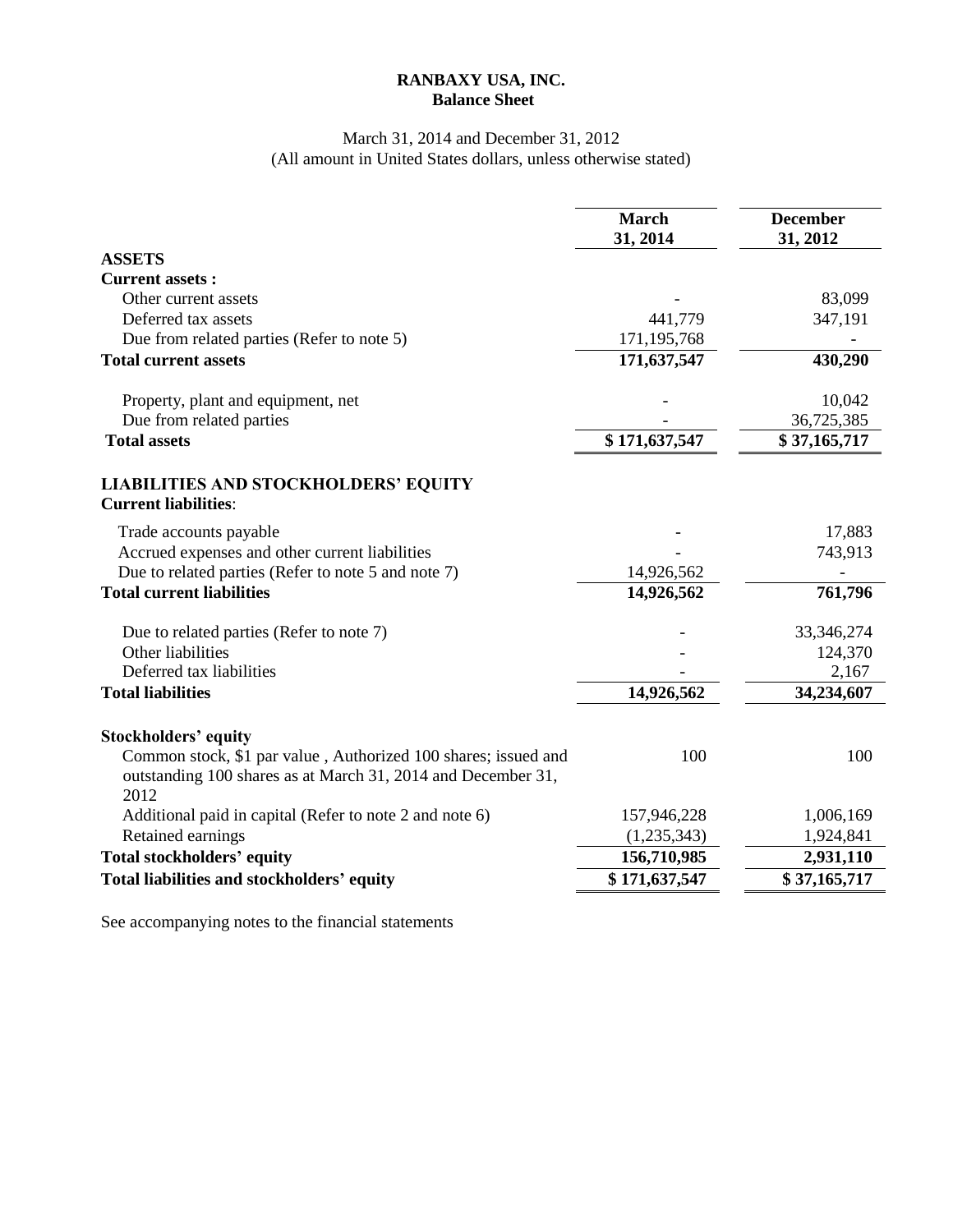#### **RANBAXY USA, INC. Balance Sheet**

# March 31, 2014 and December 31, 2012 (All amount in Indian Rupees, unless otherwise stated)

|                                                                                                                                        | <b>March</b><br>31, 2014 | <b>December</b><br>31, 2012 |
|----------------------------------------------------------------------------------------------------------------------------------------|--------------------------|-----------------------------|
| <b>ASSETS</b>                                                                                                                          |                          |                             |
| <b>Current assets:</b>                                                                                                                 |                          |                             |
| Income tax receivable                                                                                                                  |                          |                             |
| Other current assets                                                                                                                   |                          | 4,540,924                   |
| Deferred tax assets                                                                                                                    | 26,453,832               | 18,972,186                  |
| Due from related parties                                                                                                               | 10,251,243,593           |                             |
| <b>Total current assets</b>                                                                                                            | 10,277,697,426           | 23,513,110                  |
| Property, plant and equipment, net                                                                                                     |                          | 548,738                     |
| Due from related parties                                                                                                               |                          | 2,006,851,614               |
| <b>Total assets</b>                                                                                                                    | 10,277,697,426           | 2,030,913,463               |
| <b>LIABILITIES AND STOCKHOLDERS' EQUITY</b><br><b>Current liabilities:</b>                                                             |                          |                             |
|                                                                                                                                        |                          |                             |
| Trade accounts payable                                                                                                                 |                          | 977,223                     |
| Accrued expenses and other current liabilities                                                                                         |                          | 40,650,977                  |
| Due to related parties                                                                                                                 | 893,806,108              |                             |
| <b>Total current liabilities</b>                                                                                                       | 893,806,108              | 41,628,200                  |
| Due to related parties                                                                                                                 |                          | 1,822,200,775               |
| Other liabilities                                                                                                                      |                          | 6,796,168                   |
| Deferred tax liabilities                                                                                                               |                          | 118,415                     |
| <b>Total liabilities</b>                                                                                                               | 893,806,108              | 1,870,743,559               |
| <b>Stockholders' equity</b>                                                                                                            |                          |                             |
| Common stock, \$1 par value, Authorized 100 shares; issued<br>and outstanding 100 shares as at March 31, 2014 and December<br>31, 2012 | 3,137                    | 3,137                       |
| Additional paid in capital                                                                                                             | 9,457,857,964            | 54,981,913                  |
| Retained earnings                                                                                                                      | (86, 815, 942)           | 100,177,212                 |
| Accumulative other comprehensive (loss) income                                                                                         | 12,846,159               | 5,007,643                   |
| <b>Total stockholders' equity</b>                                                                                                      | 9,383,891,318            | 160,169,904                 |
| Total liabilities and stockholders' equity                                                                                             | 10,277,697,426           | 2,030,913,463               |

See accompanying notes to the financial statements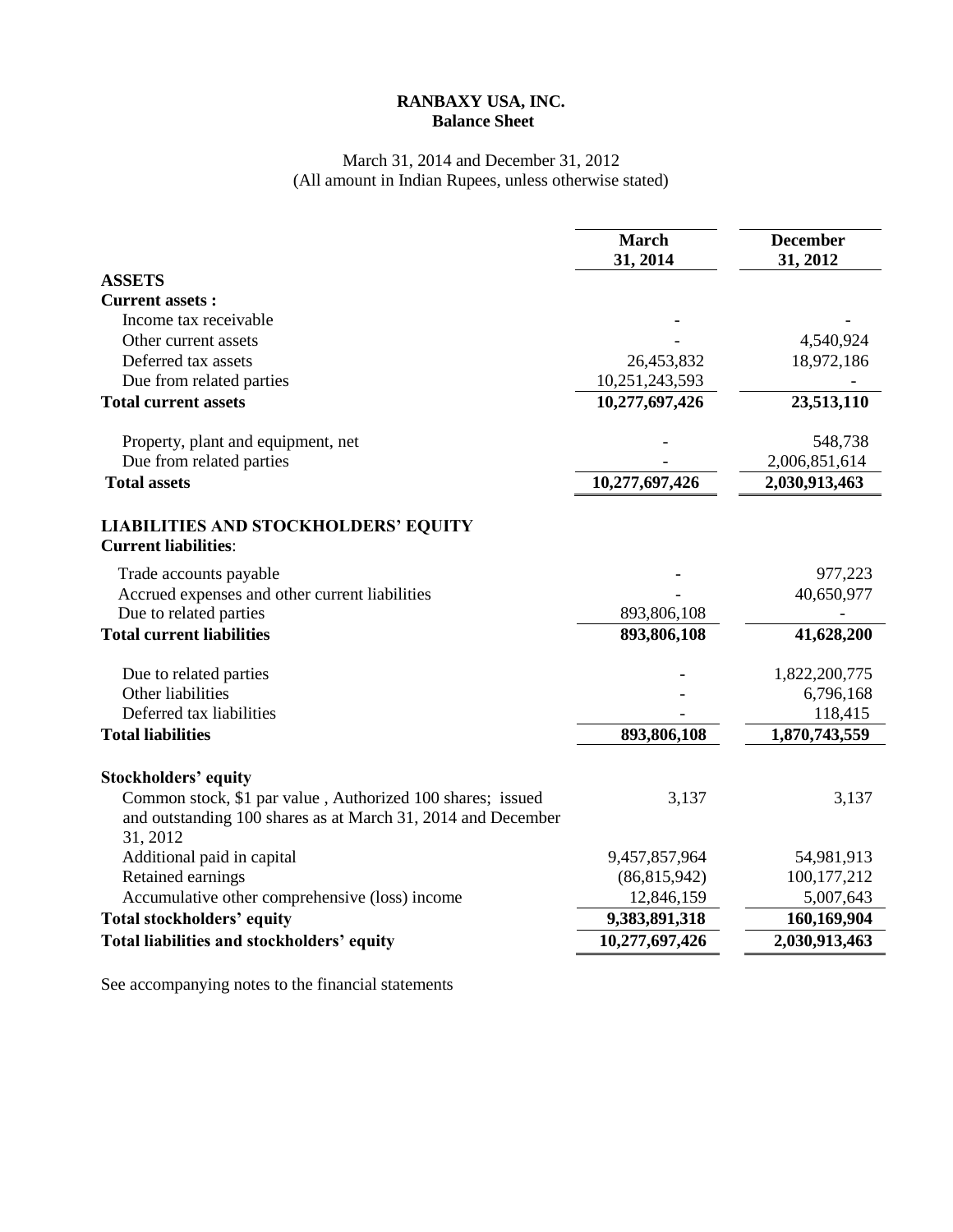# **RANBAXY USA, INC. Statement of Operations**

## Fifteen months ended March 31, 2014 and year ended December 31, 2012 (All amount in United States dollars, unless otherwise stated)

|                                                             | <b>Fifteen months</b><br>ended March<br>31, 2014 | <b>Year ended</b><br><b>December</b><br>31, 2012 |
|-------------------------------------------------------------|--------------------------------------------------|--------------------------------------------------|
| Revenues                                                    | \$2,529,679                                      | \$6,237,962                                      |
| Cost of revenues (excluding depreciation) (Refer to note 3) | 6,218,323                                        | 5,979,960                                        |
| Depreciation                                                | 2,451                                            | 5,625                                            |
| <b>Operating (loss) / income</b>                            | \$ (3,691,095)                                   | \$252,377                                        |
| Income tax (benefit) / expense                              | (530, 911)                                       | 56,337                                           |
| Net (loss) / income                                         | \$ (3,160,184)                                   | \$196,040                                        |
| Retained earnings, beginning                                | 1,924,841                                        | 1,728,801                                        |
| <b>Retained earnings, ending</b>                            | \$ (1,235,343)                                   | \$1,924,841                                      |

See accompanying notes to the financial statements.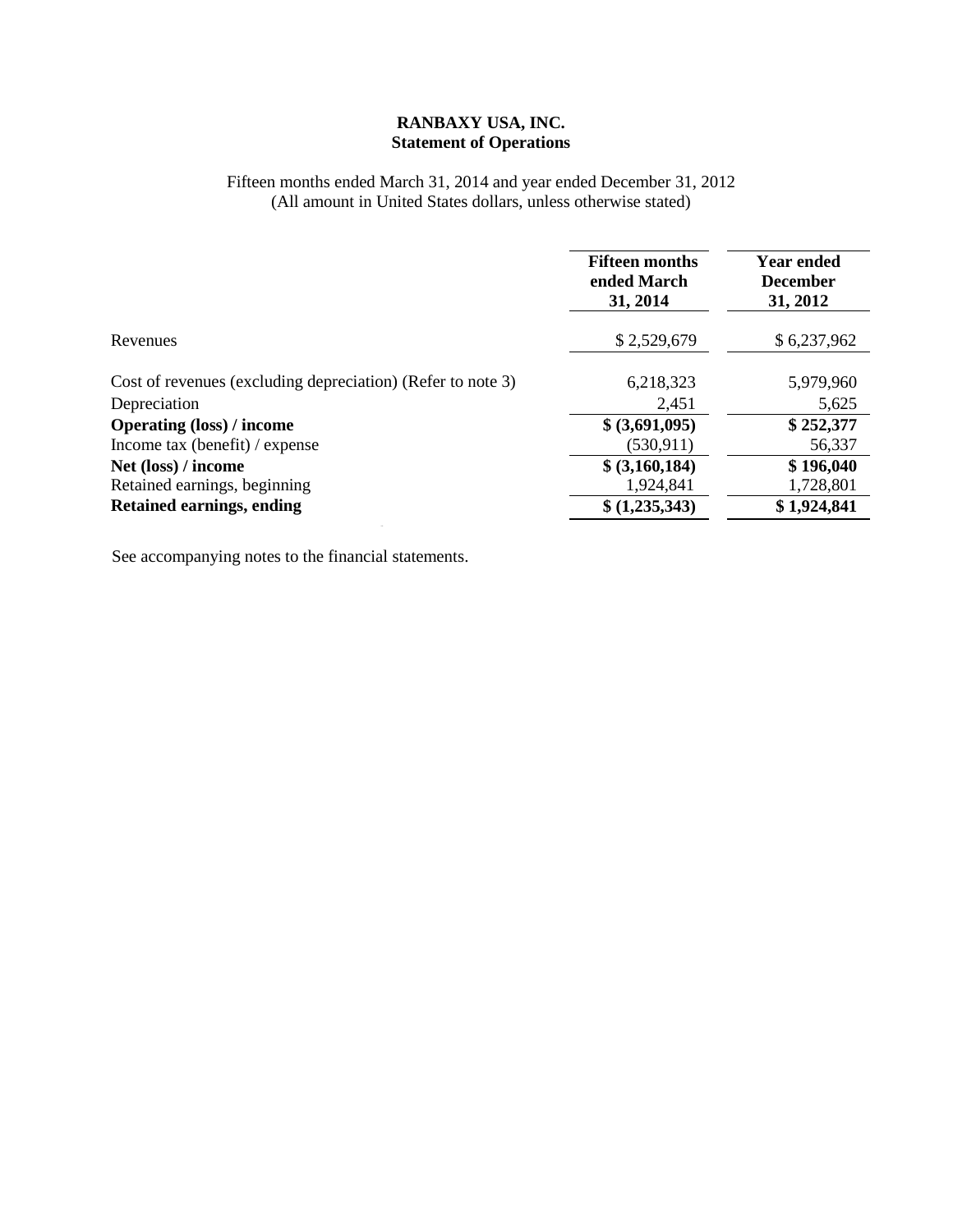# **RANBAXY USA, INC. Statement of Operations**

# Fifteen months ended March 31, 2014 and year ended December 31, 2012 (All amount in Indian Rupees, unless otherwise stated)

|                                                             | <b>Fifteen months</b><br>ended March<br>31, 2014 | <b>Year ended</b><br><b>December</b><br>31, 2012 |
|-------------------------------------------------------------|--------------------------------------------------|--------------------------------------------------|
| Revenues                                                    | 149,685,157                                      | 333,580,845                                      |
| Cost of revenues (excluding depreciation) (Refer to note 3) | 367,948,107                                      | 319,783,963                                      |
| Depreciation                                                | 145,057                                          | 300,790                                          |
| <b>Operating (loss) / income</b>                            | 218,408,006                                      | 13,496,091                                       |
| Income tax (benefit) / expense                              | (31, 414, 852)                                   | 3,012,674                                        |
| Net (loss) / income                                         | (186,993,154)                                    | 10,483,418                                       |
| Retained earnings, beginning                                | 100, 177, 212                                    | 89,693,794                                       |
| <b>Retained earnings, ending</b>                            | (86, 815, 942)                                   | 100,177,212                                      |
|                                                             |                                                  |                                                  |

See accompanying notes to the financial statements.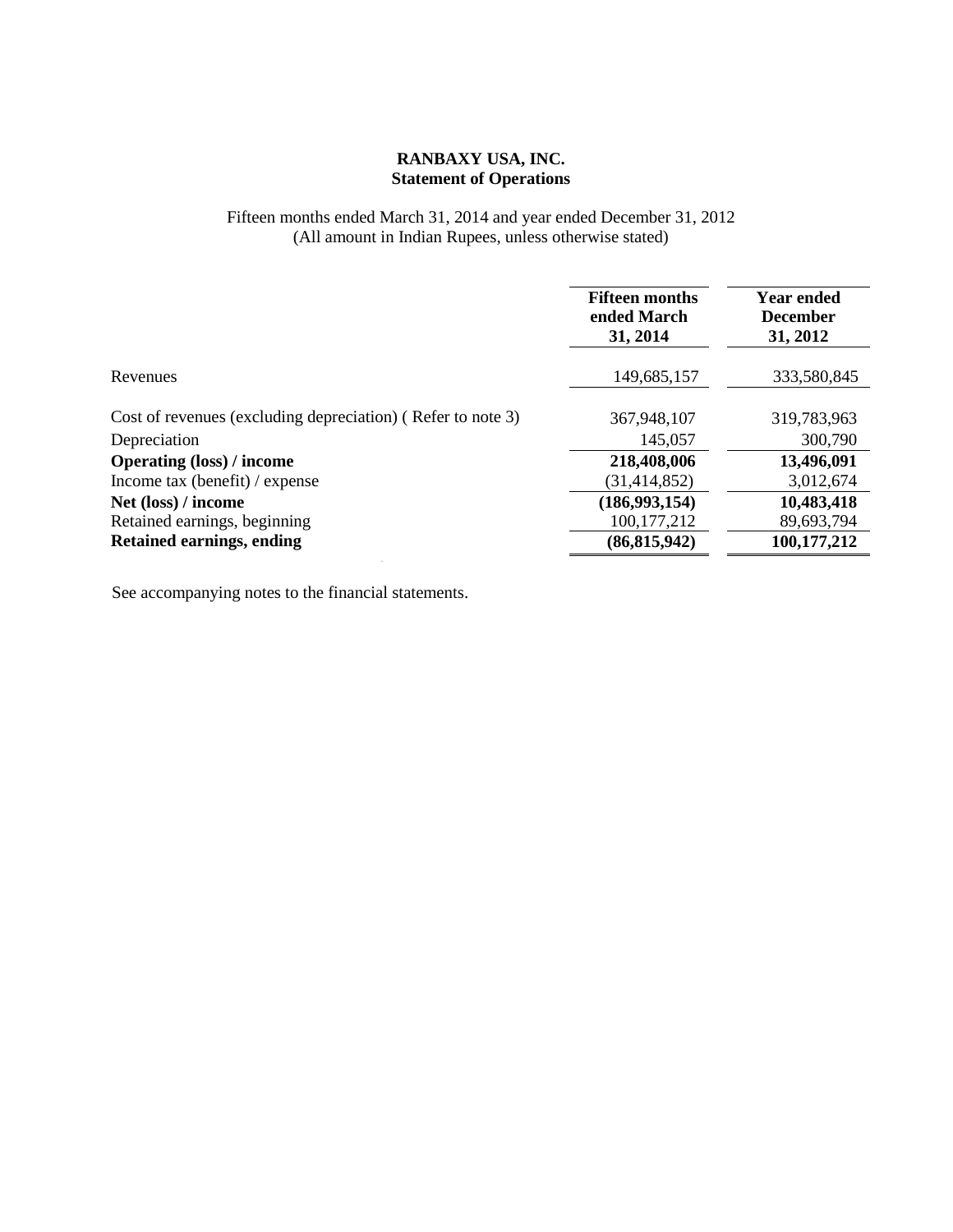## **RANBAXY USA, INC. Notes to the Financial Statements (All amount in United States dollars, unless otherwise stated)**

# **1) SUMMARY OF SIGNIFICANT ACCOUNTING POLICIES**

## *(a) Incorporation and history*

Ranbaxy USA, Inc. ("the Company") was incorporated on January 1, 2004 in the State of New Jersey. It is a wholly-owned subsidiary of Ranbaxy Inc.("Parent company"), which is a wholly-owned subsidiary of Ranbaxy (Holdings) U.K. Limited ("RHUK"), which is a wholly-owned subsidiary of Ranbaxy Holdings (Netherlands) BV ("RNBV"), which in turn is a wholly-owned subsidiary of Ranbaxy Laboratories Limited ("the intermediate holding company") ("RLL"). RLL is a subsidiary of Daiichi Sankyo Company Limited, Japan, which is also the ultimate holding company. The Company is a service company and its operations support the sales efforts of its affiliates Ranbaxy Pharmaceuticals, Inc. ("RPI"), Ohm Laboratories, Inc. and Ranbaxy Laboratories, Inc. The Company was operating from facilities in New Jersey and Florida in the United States of America ("USA").

## *(b) Basis of accounting*

The financial statements have been prepared in accordance with the recognition and measurement principles of U.S. generally accepted accounting principles (US GAAP) and include only the following:

- Balance sheet as at March 31, 2014 and December 31, 2012;
- Statement of operations for the fifteen months period ended 31 March 2014 and twelve months period ended 31 December 2012; and
- Significant accounting policies and notes to the financial statements, to the extent considered required by the management.

These financial statements have been prepared for the limited purpose of the information and use of the management of RLL within India and hence contain only limited disclosures. Accordingly, certain disclosures (including Statement of Cash Flows and Statement of Changes in Stockholders" Equity and Comprehensive Income/Loss) that are required to present fairly the financial statements in conformity with US GAAP have been omitted.

The financial year of the Company has been changed from January-December to April-March effective 01 April 2014. In view of this, the current financial year of the Company is for a period of 15 months i.e. 01 January 2013 to 31 March 2014 ("current period") and, accordingly, the figures for the current period are not comparable with figures for the year ended 31 December 2012 ("previous year") presented in the statement of operations and related notes. Also refer to note 4.

#### *(c) Use of estimates*

The preparation of financial statements in conformity with "basis of accounting" as discussed in 1(b) above requires the management to make estimates and assumptions that affect the reported amounts of assets and liabilities and disclosure of contingent assets and liabilities at the date of the financial statements and the results of operations during the reporting period. The Company's most significant estimates relate to the determination of accrued liabilities, determination of useful lives for property, plant and equipment and deferred taxes. Management believes that the estimates used in the preparation of the financial statements are prudent and reasonable. Actual results could differ from these estimates.

Appropriate changes in estimates are made as management become aware of changes in circumstances surrounding the estimates. Any changes in estimates are recognized prospectively.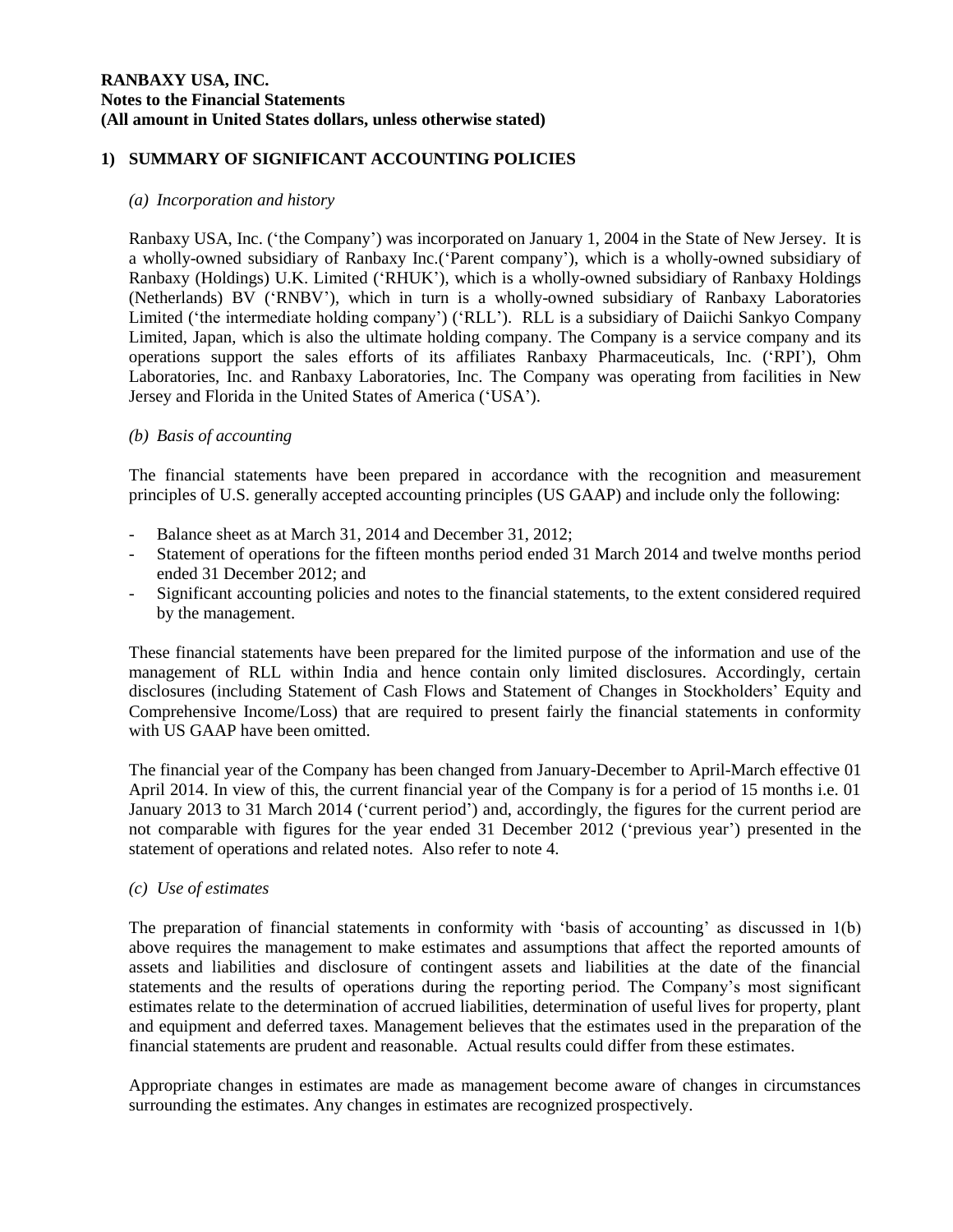## **RANBAXY USA, INC. Notes to the Financial Statements (All amount in United States dollars, unless otherwise stated)**

## *(d) Functional currency*

Operations of the Company are carried out in USA and accordingly, functional currency of the Company is determined as U.S. Dollar ('USD' or '\$').

#### *(e) Revenue recognition*

Revenue comprises services rendered to fellow subsidiaries related to sales and marketing support. The Company charges the same based upon the agreed costs as per the terms of the agreement along with the agreed markup on the costs. The income is recognized when the services are rendered to fellow subsidiaries.

#### *(f) Property, plant and equipment*

Property, plant and equipment are stated at cost less accumulated depreciation. The Company depreciates property, plant and equipment over the estimated useful life using the straight-line method. Upon retirement or disposal of assets, the cost of the asset and the related accumulated depreciation are eliminated from the accounts and the resulting gain or loss is credited or charged to statement of operations.

The estimated useful lives of assets are as follows:

| Computers              | 4 years |
|------------------------|---------|
| Office equipment       | 8 years |
| Furniture and fixtures | 8 years |

Expenditure for repairs and maintenance is expensed as incurred. Expenditure for major renewals, betterments and additions are capitalized.

## *(g) Intangibles*

Intangible assets are amortized over their respective individual estimated useful lives in proportion to the economic benefits consumed in each period. The estimated useful lives of the intangible assets being software is 4 years.

#### *(h) Other current assets*

Other current assets comprise of prepaid expenses and prepaid insurance.

#### *(i) Employee benefit plan*

The Company participates in a retirement plan under Section 401(k) of the Internal Revenue Code ("Code") covering substantially all eligible employees. The plan allows for employees to defer up to 15% of their annual earnings (within limitations prescribed in the code) on a pre-tax basis through voluntary contributions to the plan. The plan provides that the entity can make optional contributions in an amount up to the maximum allowable by Section 404 of the Code. The contributions by the Company are recognised as an expense as incurred.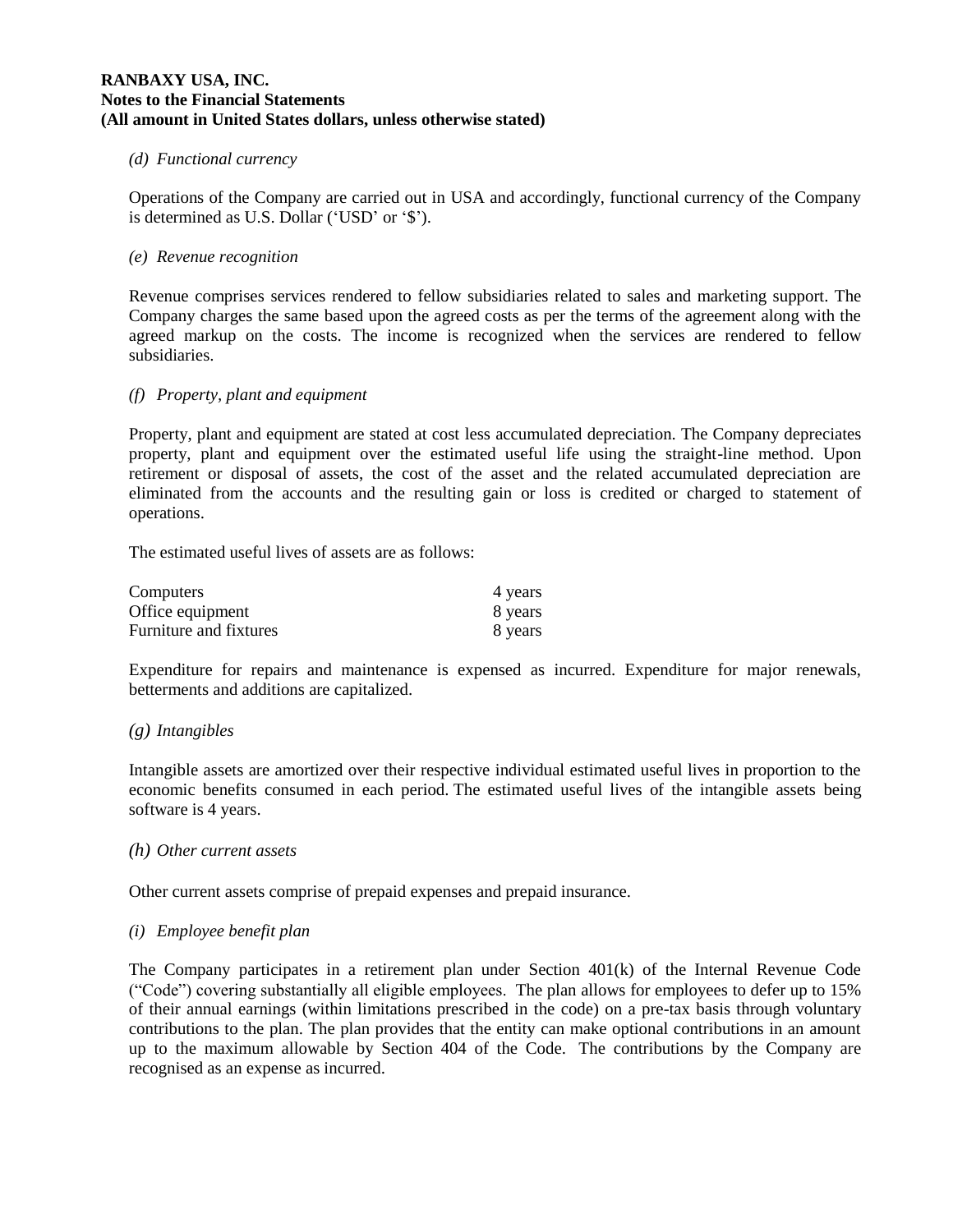## **RANBAXY USA, INC. Notes to the Financial Statements (All amount in United States dollars, unless otherwise stated)**

#### *(j) Income taxes*

Ranbaxy Inc., the Parent company files a consolidated federal tax return including income/ losses of its subsidiaries. The tax expense / benefit has been allocated to respective entities using separate return method and the amount payable is presented as due to related parties in the financial statements.

Under the separate return method, the current charge for income taxes is calculated in accordance with the relevant tax regulations applicable to the Company. Deferred tax assets and liabilities are recognized for the future tax consequences attributable to temporary differences between the financial statement carrying amounts of existing assets and liabilities and their respective tax bases and operating loss carry forwards.

Deferred tax assets and liabilities are measured using enacted tax rates expected to apply to taxable income in the years in which those temporary differences are expected to be recovered or settled. The effect on deferred tax assets and liabilities of a change in tax rates is recognized in the period that includes the enactment date. The measurement of deferred tax assets is reduced, if necessary, by a valuation allowance of any tax benefits of which future realization is uncertain at consolidated level.

Uncertain tax positions are recognized and measured using the two step approach. The first step is to evaluate the tax position for recognition by determining, based on the technical merits, that the position will be sustained upon examination. The second step is to measure the tax benefit as the largest amount of the tax benefit that is greater than 50% likely of being realized upon settlement. Interest and penalties related to unrecognized tax benefits is included income taxes expense/ benefits for the period.

## *(k) Stockholders' Equity*

Holders of common stock are entitled to one vote per share, and to receive dividends and, upon liquidation or dissolution, are entitled to receive all assets available for distribution to stockholders. The holders have no preemptive or other subscription rights and there are no redemption or sinking fund provisions with respect to such shares.

## **2) EQUITY INFUSION**

During the current period, Ranbaxy Inc. i.e. the parent company has infused equity of USD 156,905,000 [INR 9,395,508,982] (previous year USD Nil [INR NIL] ) into the Company.

## **3) SETTELMENT WITH US DOJ**

During the current period, RLL Group has negotiated and settled with the Department of Justice of USA ("US DOJ") for resolution of civil and criminal allegations on 13 May 2013 as per the decree of the court of Maryland. RLL had recorded a provision of USD 500,000,000 [INR 26,595,744,681] in the year ended 31 December 2011, to cover all civil and criminal liabilities. The settlement of this liability (along with related interest and other cost) in compliance with the terms of settlement was subject to regulatory/statutory provisions. The above mentioned decreetal amount of liability has been paid by the US fellow subsidiaries of the Company including RPI, a limited risk distributor. Under the said agreement of distribution, RPI has invoked indemnity for itself and inter alia its affiliates. The settlement amount has, accordingly, been apportioned between RLL and its US subsidiaries. Accordingly, accounting adjustments arising from apportionment of the total settlement amount between RLL and its US subsidiaries, including the impact of apportionment on provision for taxation, have been carried out and therefore USD 26,100,000 [INR 1,544,378,698] was apportioned to US fellow subsidiaries of the Company of which